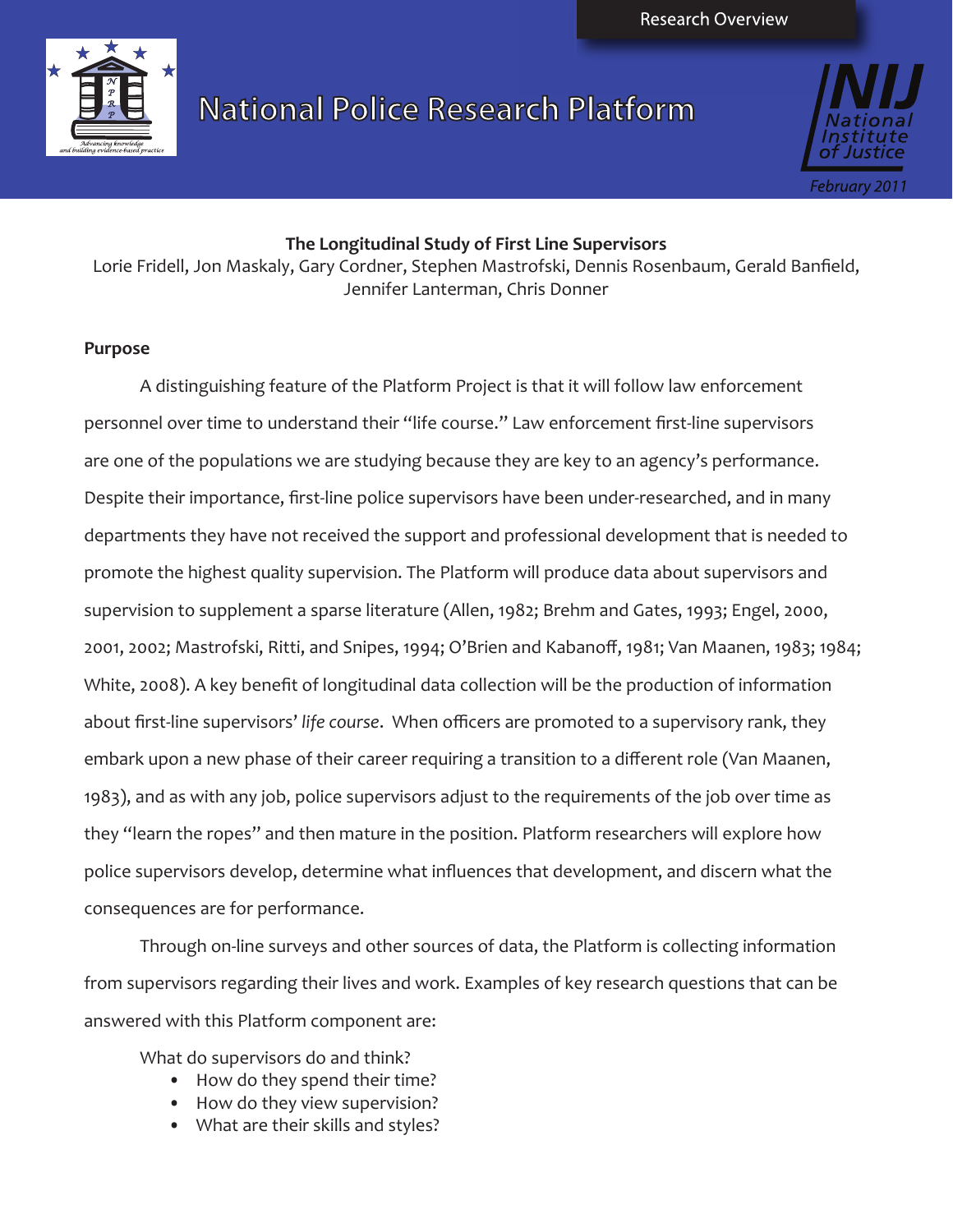## **The National Police Research Platform**

**The National Police Research Platform was developed as a vehicle to continuously advance our knowledge of police organizations and their employees and to provide regular and timely feedback to police agencies and policy makers nationwide. In doing so, the Platform is expected to advance both the science of policing and evidence-based learning organizations. This project was supported by Award No. 2008-DN-BX-0005 awarded by the National Institute of Justice, Office of Justice Programs, U.S. Department of Justice. The opinions, findings, and conclusions or recommendations expressed in this publication/program/ exhibition are those of the author(s) and do not necessarily reflect those of the Department of Justice.** 

How do supervisors change over time?

- How much and in what ways do views, styles, stressors, and behaviors change over time?
- How does training impact on views? Styles? Behaviors? If yes, why and how?

Which aspects of the individual personality and which aspects of the police organization influence what supervisors do and think and how they change over time?

### **Methods**

Presently there are five police agencies – four large and one small – participating in the longitudinal study of first-line supervisors, along with one statewide training center. The study tracks newly designated first-line supervisors, starting at the beginning of basic supervisory training. Individuals who agree to participate take two surveys during the early part of their training and a third soon after their training is completed. Participants are then sent short monthly surveys covering a wide range of topics related to their new jobs, some of which replicate measures previously administered.

 Results reported here represent 16 classes of trainees from three participating sites (n=169). This sample represents respondents who started supervisor training between January 2009 and April 2010.<sup>1</sup> The sample is racially diverse (9.5 percent African American; 13.1 percent Hispanic; 68.9 percent White) and mostly male (85.4 percent). A plurality of the sample (37.9 percent) is between 35 and 39 years of age with six to 10 years of law enforcement experience with their current department (37.1 percent). The vast majority of participants has some college education (87.6 percent) and most have never served in the military (63.3 percent).

<sup>1</sup> Data from the other two participating sites are not included because they have not been involved long enough to provide data for the time periods covered in this report.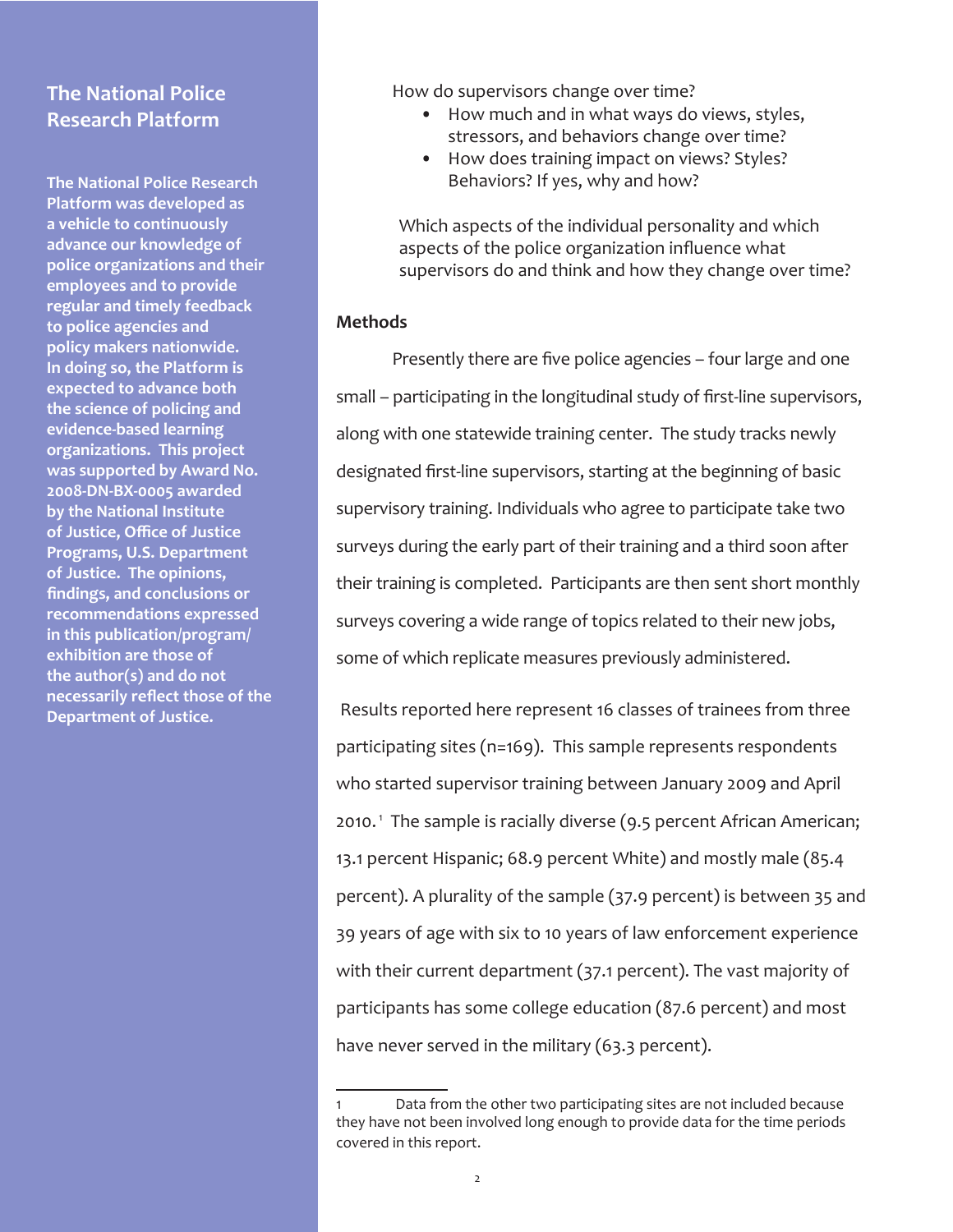## **Key Findings**

Several scenario questions tap into supervisor style, including one administered in the

post-training survey that asks respondents to indicate how they would respond when observing a

subordinate who seems headed down the wrong path in dealing with a dispute:

"You are observing one of your officers dealing with a husband and wife who are angry and engaged in a domestic dispute. There has been no violence, and the probability that it will erupt at this time seems low. Your officer is taking actions that you think will be unhelpful in bringing the situation to a desirable conclusion, but the risk of violence remains low. What is your most likely course of action?"

Respondents can select from the following:

- • Step in and take over the situation, counseling the officer later
- Pull the officer aside, counsel him, and then let him proceed to handle the situation
- • Let the officer handle the situation as he chooses and counsel him later
- • Let the officer handle the situation as he chooses and let him learn from his experience rather than counsel him
- • Other

The results provided in Figure 1 show diverse styles; some form of counseling at the scene is the most common. Many experts recommend some form of timely coaching in circumstances such as this, rather than either taking over or doing nothing. When we replicate these questions in a future survey, we will be able to determine whether supervisors become more or less inclined to counsel on scene or take some other course of action.



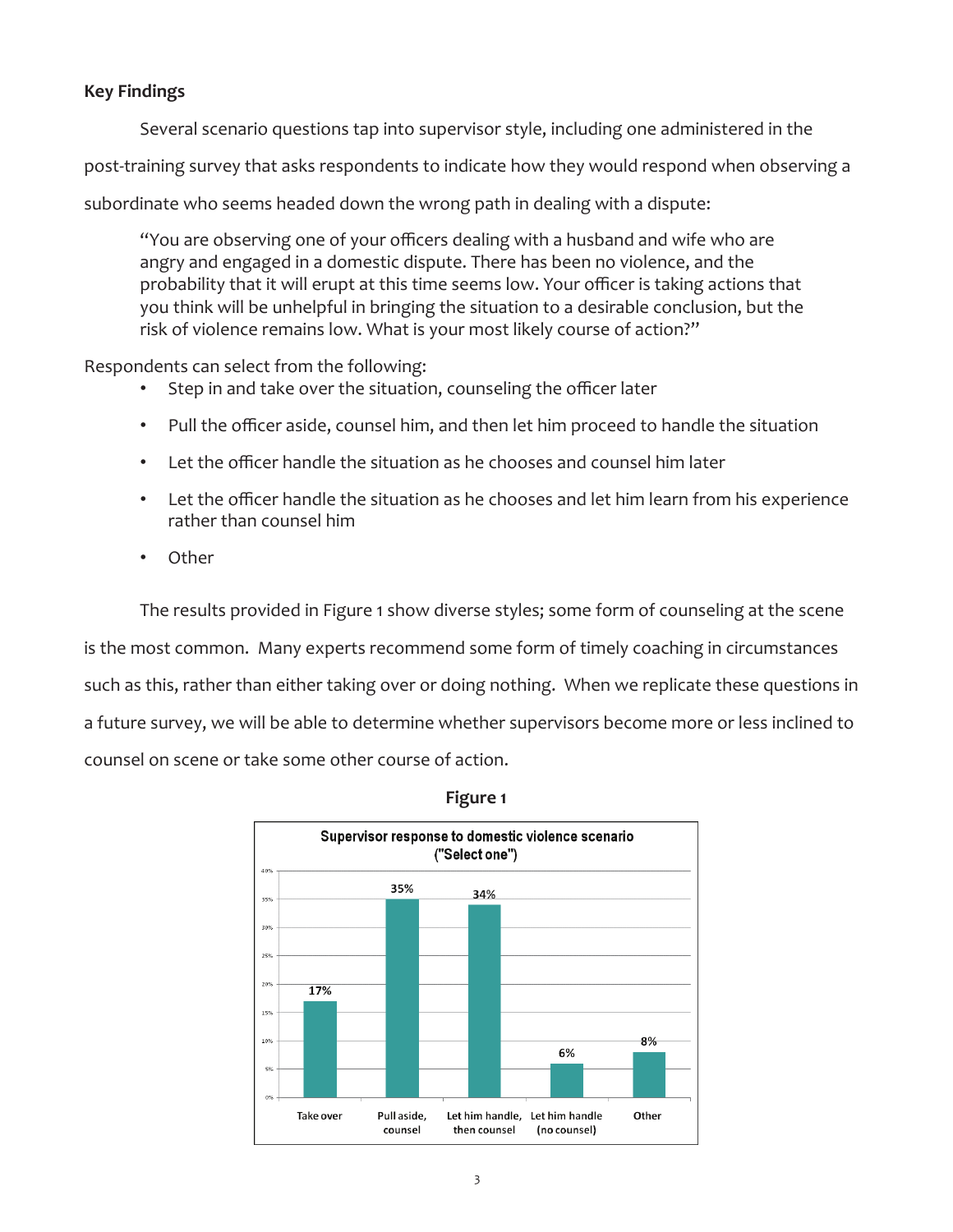We were also able to track supervisors' views and styles before and after receiving basic supervisory training. Figure 2 shows that after training, 10 percent more officers felt support from upper management when addressing employee problems than before training, a positive sign fromthe perspective of department managers.



**Figure 2**

As seen in Figure 3, skepticism about the ability to improve the productivity of problem officers was cut nearly in half after training – from 18 percent to 10 percent. Less skeptical supervisors may be more inclined to strive to improve the productivity of subordinates whose pace is lagging. Training appears to enhance feelings of efficacy as a supervisor.

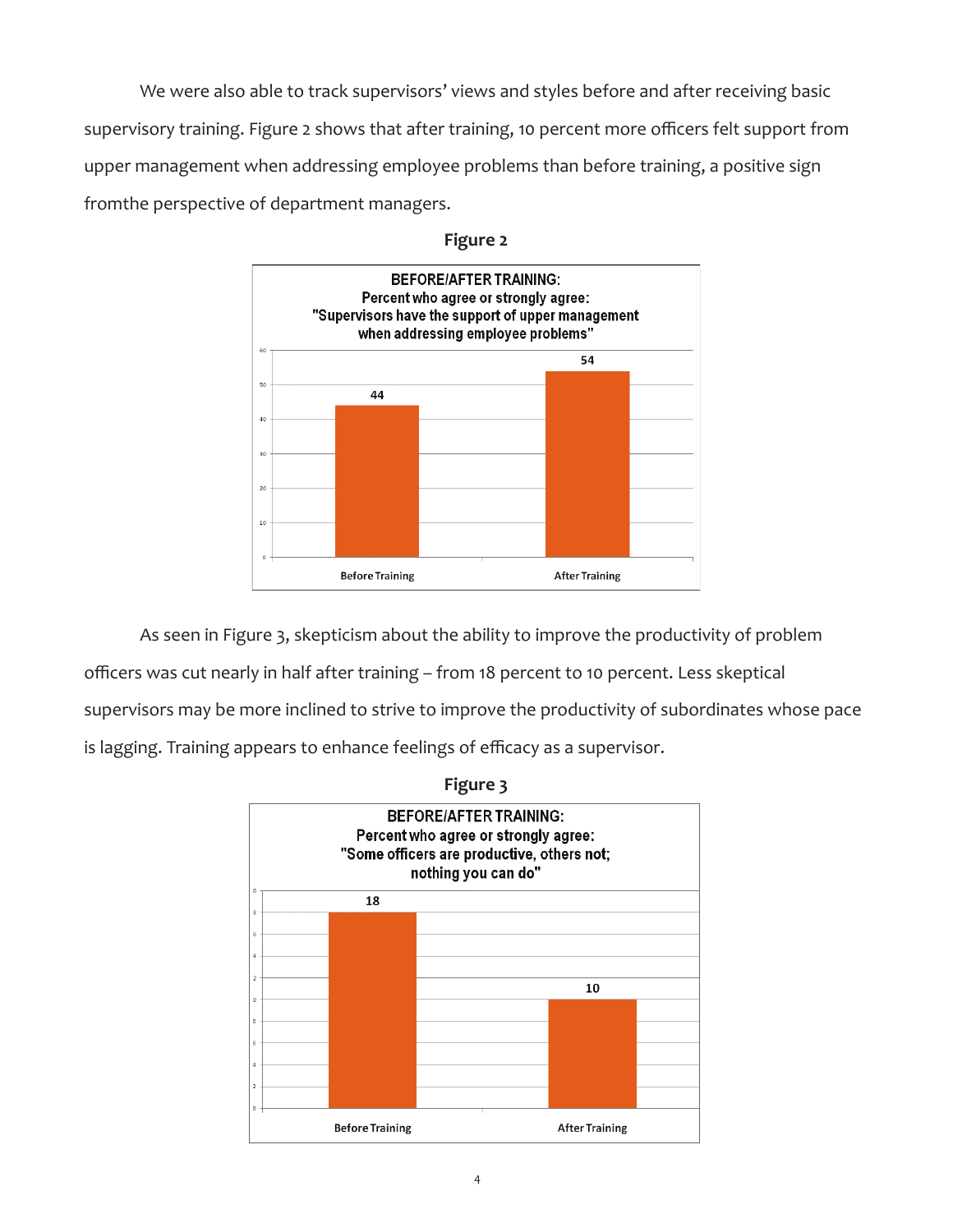Another distinguishing feature of the Platform Project is its capacity to provide agencies with their own results that are benchmarked against other similar agencies. Figure 4 shows pre- and posttraining agreement in three sites with the statement, "The best supervisors get their subordinates to achieve top management's goals." A high percentage of supervisors in Site A already agree with that statement at the start of training, and training had no impact. In Sites B and C, agreement improved considerably following training. Future research could explore factors that might extend the effects of training, such as alterations to policies and procedures that reinforce training.



**Figure 4**

 One might expect that a person who supports the manner in which top management is leading the agency will be more likely to think that supervisors should strive to get their subordinates to achieve top management's goals. Indeed, this is what we found. Whether a supervisor believed that the best supervisors get their subordinates to achieve top managements' goals was significantly related to the supervisors' support for the direction that top management is taking the agency. Three-fourths (75.0 percent) of the supervisors who report that they agree or strongly agree that "In general, I support the direction that top management is taking this organization" also reported that "the best supervisors are those who get their subordinates to achieve top management's goals." Only 31 percent of the supervisors who reported lack of support

5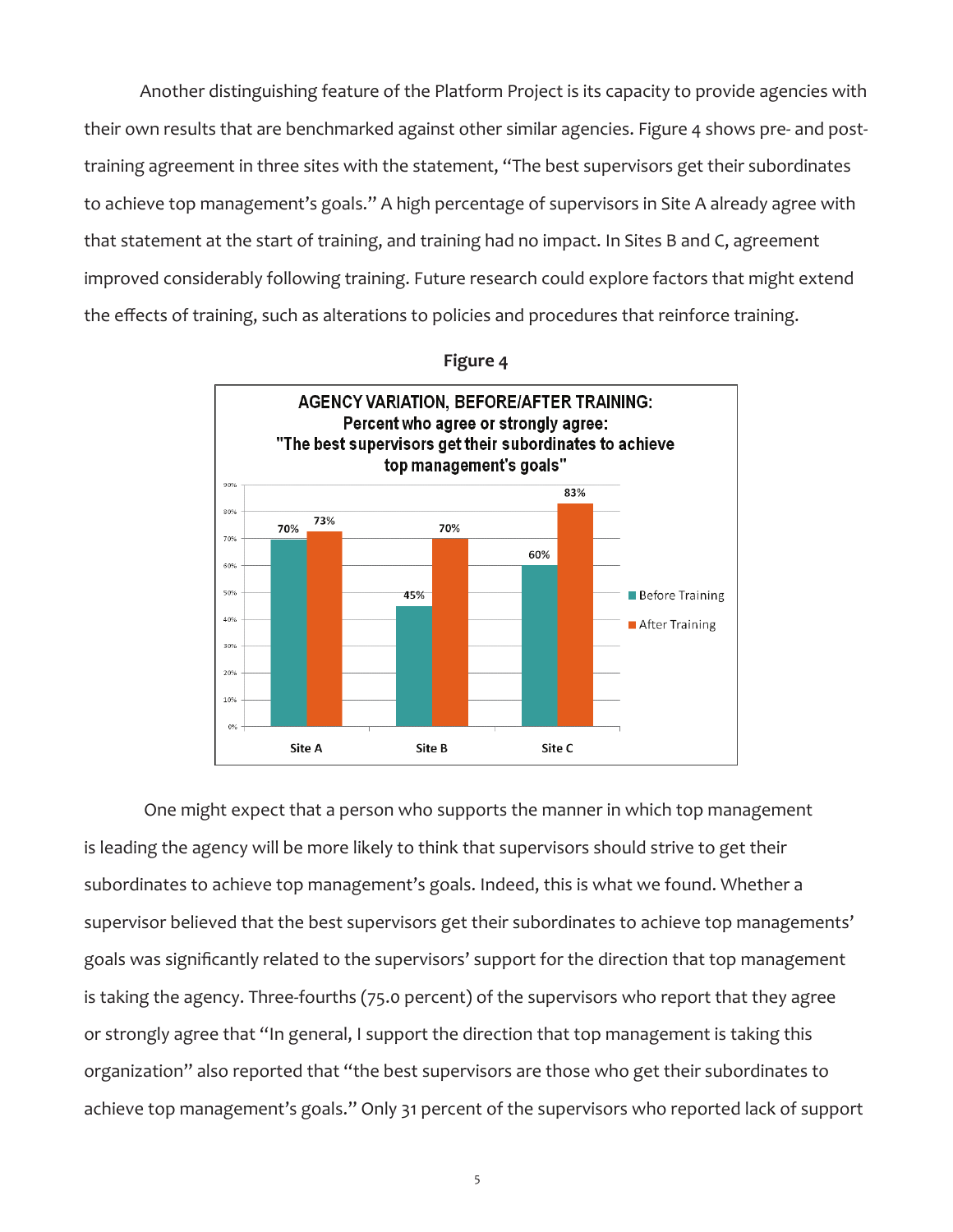for top management's goals thought supervisors should facilitate subordinates' achievement of management's goals (see Figure 5). Thus, this particular definition of a "good supervisor" (i.e. one who helps management achieve its goals) is endorsed primarily by new supervisors who believe in the direction that the current leadership is taking them. Otherwise, if they are not satisfied with direction provided by senior management, they will rely on other definitions of a "good supervisor" – ones that allow them to be successful by a different standard.



### **Figure 5**

The Platform also sought to capture different styles of supervision that reflected supportive or punitive orientations and willingness to act or avoid giving unpleasant feedback. At the start and end of training, supervisors responded to a scenario that read, "Suppose on several occasions, you observe an officer/deputy talking to citizens in an unnecessarily aggressive or insulting way. How likely would you be to respond in the following ways?" Participants responded using a four-point scale ranging from "Very likely" to "Very unlikely" to the following options:

- I would wait to see if it happened again before taking any action.
- I would meet with this employee right away.
- I would warn the employee that there will be consequences if this happens again.
- I would try to engage the employee in a dialogue so I could learn why this pattern is occurring.
- I would try to make the employee feel uncomfortable because this behavior is unacceptable.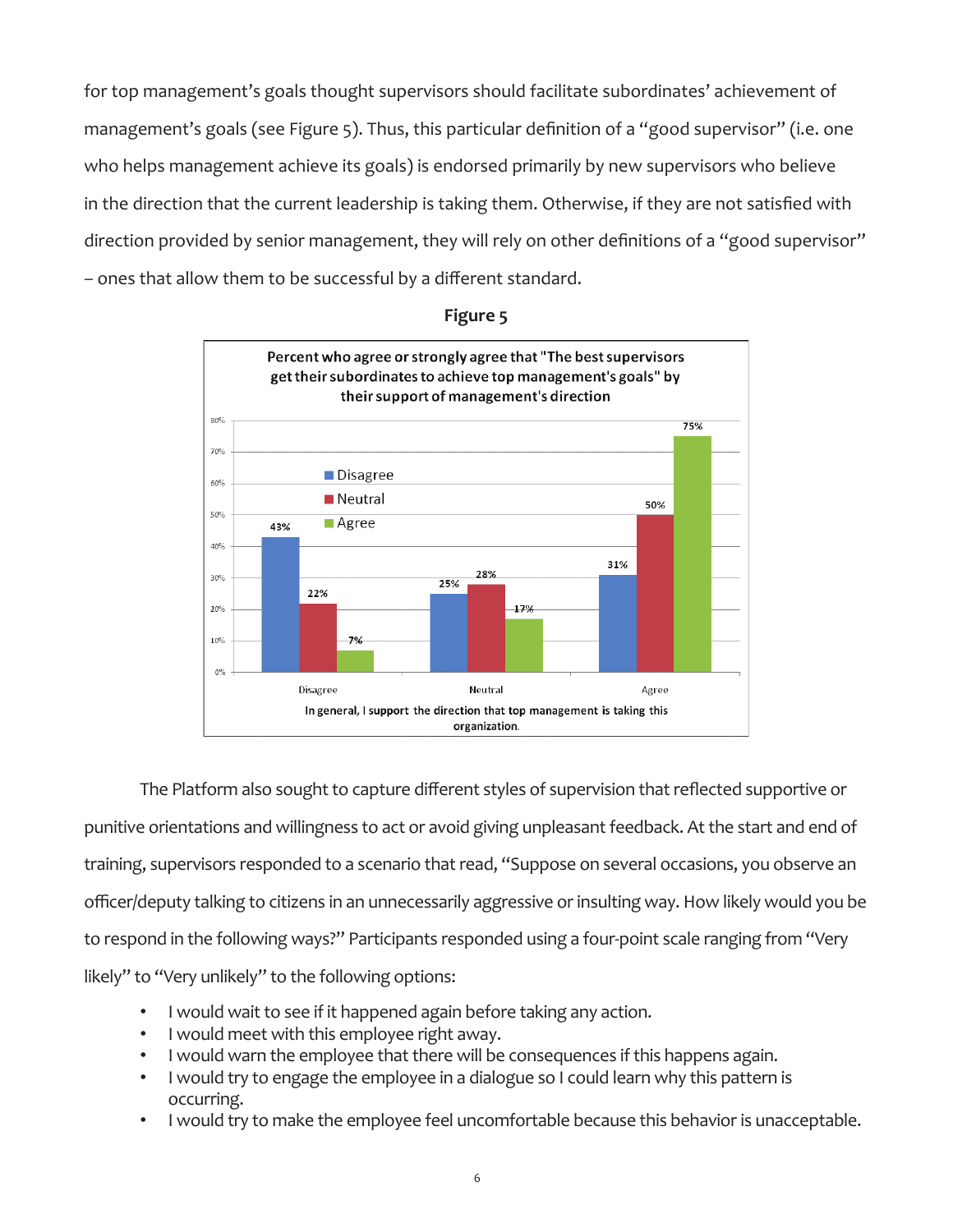- I would give the employee as much time as needed to explain his/her side of the story.
- If the employee talks about personal problems, I would tell him/her that these issues should not be discussed at work.
- I would consider this no big deal and say nothing.

Figure 6 provides pre- and post-training results for each possible action. After training, supervisors were significantly less likely to "wait and see" and significantly more likely to "meet with the employee right away," "warn the employee of consequences," "try to make the employee feel uncomfortable," and "give the employee time to explain his/her side of the story." Hence, training appeared to have encouraged supervisors to become more active in dealing with problem situations that are a frequent source of citizen complaints, a trend that most managers would welcome. There were no differences in the post-training responses by gender or years of experience.





Participants were asked about burnout and stress during the first week of new supervisor training and again eight months after promotion. Levels of burnout and stress were measured using items similar to those on the *Maslach Burnout Inventory*, created in 1976 by occupational and organizational psychologists. The self-report 17 item questionnaire asks participants to report the frequency of various feelings. Statistical analysis identified several underlying constructs including optimism, stress comfort, and emotional burnout. Items producing the optimist construct include,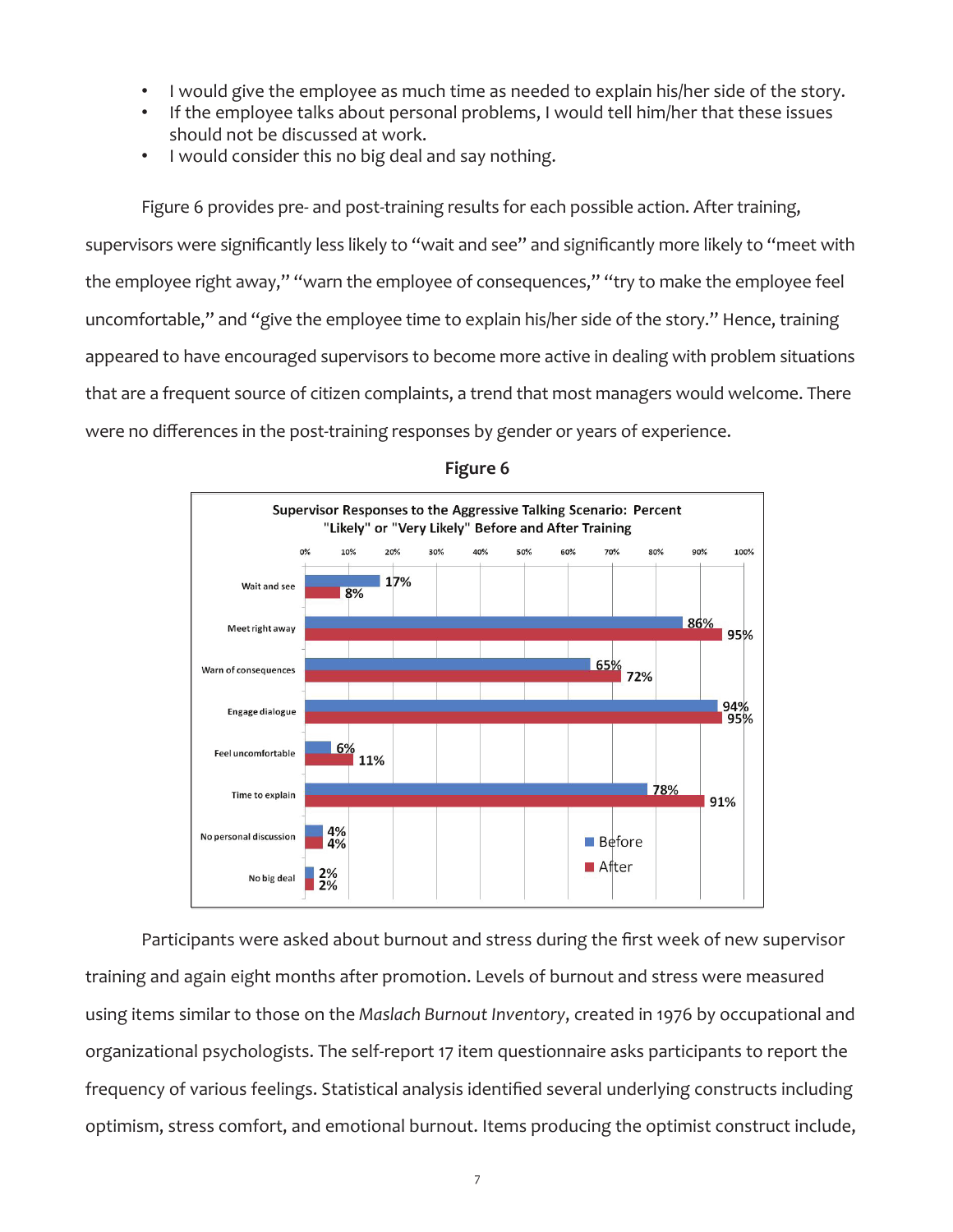"I think I can make a difference in this department" and "I am optimistic about the department"; items producing the stress comfort scale include "I am comfortable with the level of pressure placed upon me in my job"; a representative item producing emotional burnout is "I worry that this job is hardening me emotionally." Sergeants start with similarly low levels of optimism and stress comfort at the time of promotion, and then these levels increase significantly over the next eight months (see figures 7 and 8). Supervisors in all three agencies reported remarkably similar levels of stress comfort at both points in time, but sergeants in Site B did not experience quite as much increase in optimism as those in the other two agencies. The overall picture, however, suggests that new supervisors are becoming comfortable with their new role, feeling less stressful and more optimistic about their ability to make a difference.



**Figure 7 Levels of Optimism at Start of Training and at Eight Months After Promotion, by Site**

The results for emotional burnout indicate more dramatic agency differences. As indicated in Figure 9, supervisors in Site B had the highest levels of burnout at the time of promotion, but their burnout declined modestly after eight months in the position. Site C supervisors started with the lowest levels of emotional burnout, but experienced increases over time. Site A supervisors actually experienced the biggest changes, reporting the lowest levels of burnout after eight months.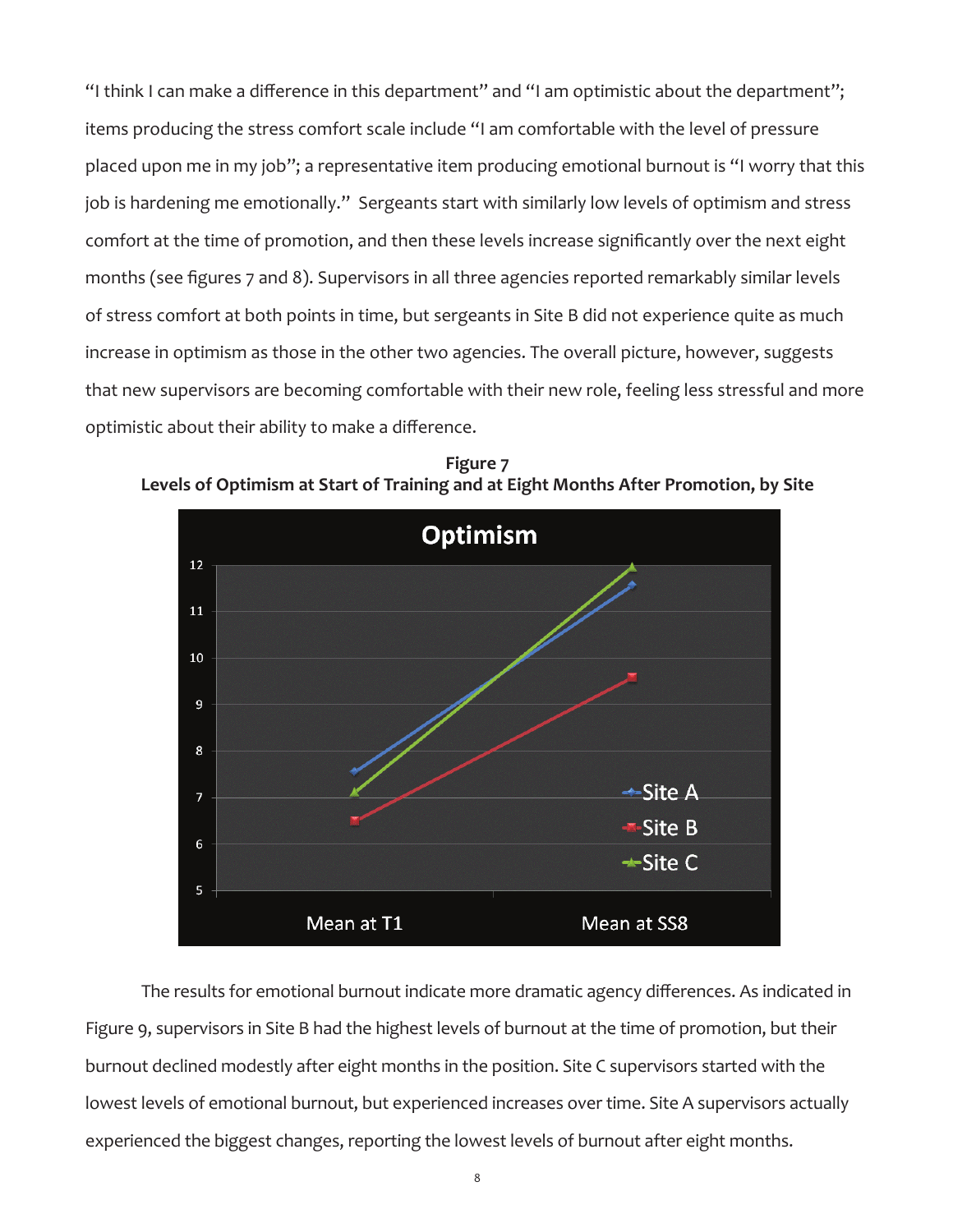## **Figure 8**



**Levels of Stress Comfort at Start of Training and at Eight Months after Promotion, by Site**

# **Figure 9**

**Levels of Emotional Burnout at Start of Training and at Eight Months after Promotion, by Site**

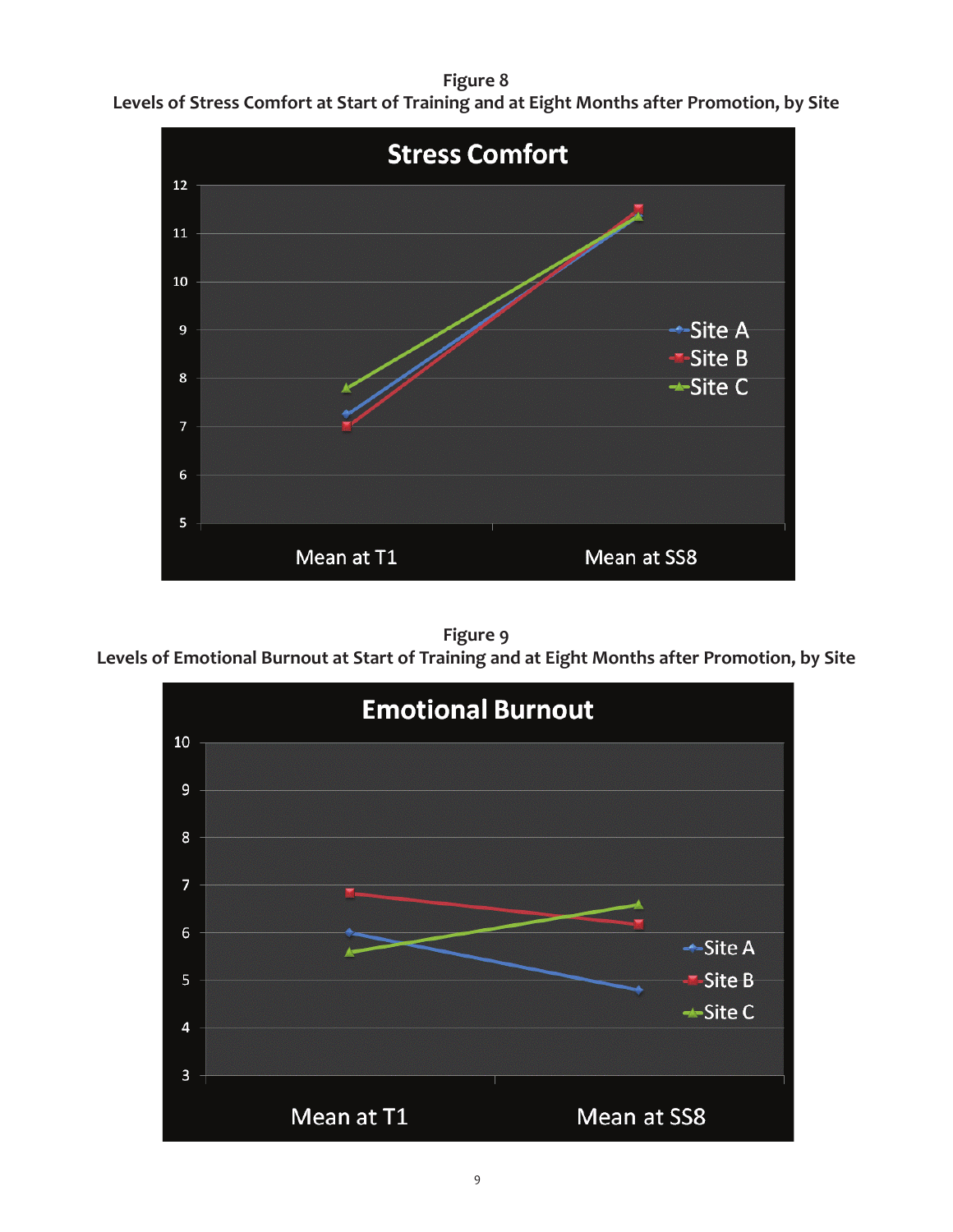#### **Implications for Practice**

The Platform's longitudinal supervisor study can provide the profession and participating agencies with important information regarding supervisors' views on such topics as management and supervision, how they supervise, their stress/burnout levels, the impact of supervisory training, and so forth. Agencies can compare data for their own supervisors to those of other agencies.

Agency leaders can review their supervisors' responses to the domestic violence and "aggressive talking" scenarios to determine whether they align with the preferred responses of the agency executive and modify training as appropriate. Executives can determine whether their supervisors perceive the support of upper management compared to their peers in other similar agencies and intervene to improve those levels as appropriate. If agencies want their supervisors to promote top management's goals, then these data indicate they need to facilitate the likelihood that those supervisors support top management's goals and direction. This might require more or higher quality communication with supervisors to convince them of the merits of top management's goals. We need to precisely identify why first-line supervisors either support or do not support the direction of top management to ensure that messages from above are reaching the officers on the streets. With information, such as that provided by the Platform project, Site C would know to further investigate why their supervisors' emotional burnout is increasing over their first months on the job and intervene to reduce that burnout.

The ability of participating agencies to compare their trends over time to those observed in other similar agencies makes it possible for police agencies to become active participants in going beyond their own experiences to learn what may be possible in improving and sustaining performance of their first-line supervisors. Thus, the Platform supports what ambitious contemporary police leaders are striving for – to improve performance by becoming better "learning" organizations.

10